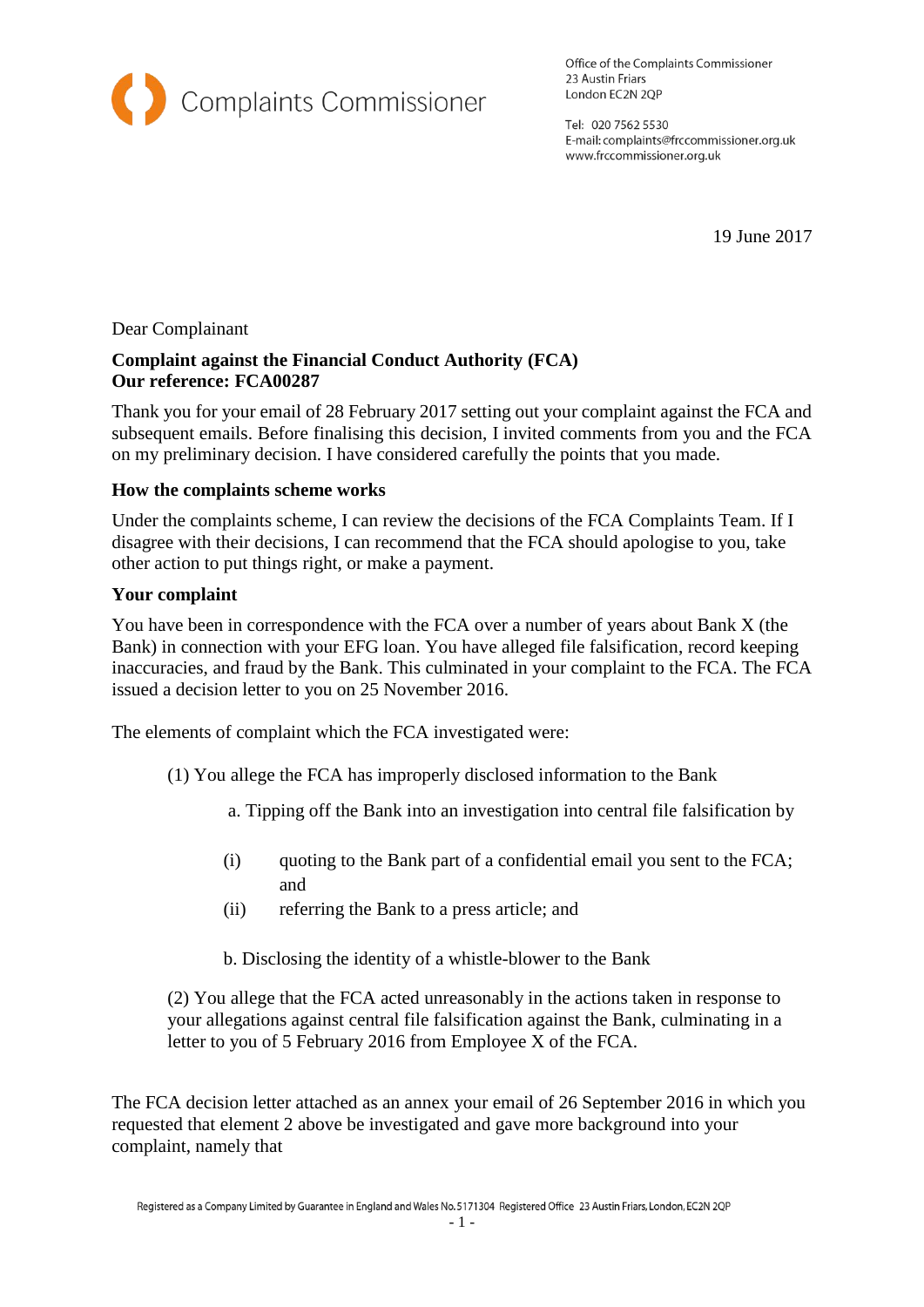*'I would like you to investigate the FCA's conduct and in particular [Employee X & Employee Y]in dismissing the central file falsified letters. This also relates to the allegation (1) that you will be looking into. I received under DSAR a differing version of a letter held on file that was sent to me this evidence was given to the FCA however i have also had evidence from current [Bank] staff to contradict what the FCA stated as attached.'*

The FCA did not uphold the two elements of your complaint.

You then referred your complaint to me.

## **My consideration of your complaint**

Your complaint of 28<sup>th</sup> February to me does not refer to element one of your complaint to the FCA, although you have made reference to a wide range of matters in subsequent correspondence: it is focussed on element two, and that is what I have investigated.

The FCA decision letter of 25 November 2016 deals with a) and b) of your complaint to me. Element c) has been addressed by the FCA in other correspondence with you and elements d) – k) constitute new allegations of file falsification and/or inaccuracies which were not part of the original investigation which resulted in the FCA decision letter to you of 25 November 2016. I understand you raised a number of these points subsequently. The FCA considered these further allegations of file falsification and wrote to you that the information provided does not lead it to a conclusion that it would be proportionate for the FCA to open an investigation into your case. I attach that email as annex 2 to this decision letter.

The basis of the decision taken by the FCA not to further investigate your complaint is that the FCA has corresponded extensively with you on matters relating to your EFG loan with the Bank, allegations of file falsification and fraud at the Bank and inaccuracies and inconsistencies in records held by the Bank, has undertaken investigations into your allegations, is aware that the police are looking into some of the matters you have raised, and has concluded that further investigations are not warranted.

I need to determine whether the FCA was reasonable in its response to you regarding element two of your complaint and its subsequent decision not to investigate elements d)-k) of your new complaint.

I turn first to the elements which the FCA formally investigated, namely a) and b) of your complaint to me and element c) which it discussed with you in separate correspondence. The crux of the issue in a) and b) is whether the Bank's systems allow for draft letters to be retained: the FCA investigation confirmed that it is possible to hold more than one version of a document on the Bank's systems. I appreciate you dispute this fact due to information you have obtained from individuals who claim differently. However, from the evidence available to me, it is clear the FCA investigated this matter and it seems to me that their conclusion was reasonable.

Element c) of your complaint - '[the Bank] falsifying dates a company went into SRM GRG' - was dealt with in separate correspondence. I attach the FCA email to you which addresses this point as annex 3 to this report. The main point to arise from this correspondence is that the FCA does not condone the inaccuracies which are clearly evident in the record keeping of the Bank but it does not, however, believe that they establish fraud or file falsification.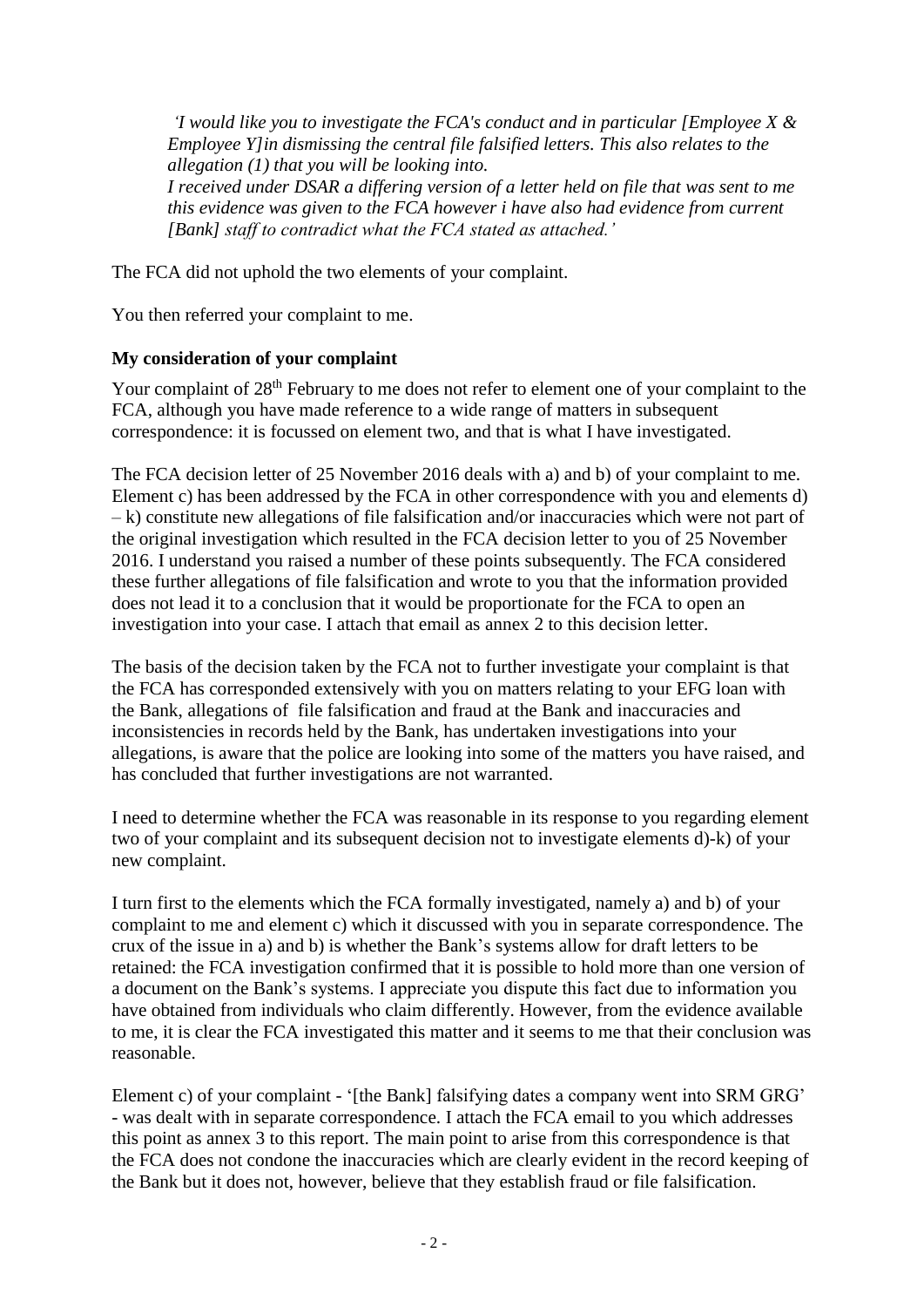I now turn to the remaining points d)-k) of your complaint to me. I understand that you have a long-standing dispute with the Bank (which is also, or has been, the subject of police investigation). However, the role of the FCA under the Financial Services and Markets Act 2012 is to operate as the financial conduct regulator. Its strategic objective is ensuring that the relevant markets function well. Its operational objectives include: securing an appropriate degree of protection for consumers; protecting and enhancing the integrity of the UK financial system; and promoting effective competition in the interests of consumers in the market for regulated financial services.

Clearly, allegations of systematic fraud by a bank are a serious matter requiring investigation. The FCA has investigated allegations of file falsification at the Bank. During the course of its investigation, the FCA considered, amongst other evidence, the evidence you had supplied at the time to support your allegation that the Bank was falsifying files. It did not find evidence to justify regulatory action. The FCA wrote to you to this effect on 29 January 2016.

I have reviewed the FCA files on this matter and am satisfied that the FCA undertook a thorough investigation into the matters which you had raised, and that its conclusions were reasonable.

You were also unhappy about the way the bank removed your company's overdraft and replaced it with an Enterprise Finance Guarantee (EFG) loan. You believe this was not properly explained to you and this caused your business significant financial distress; you believe that the bank's actions in relation to your EFG and overdraft were fraudulent.

The FCA addressed your concerns in the same letter as follows:

#### *'Enterprise Finance Guarantee loan*

*Although the Financial Conduct Authority (FCA) does not regulate the type of loan you entered into with [the Bank], we take seriously all information we receive regarding the conduct of the banks and confirmed that we had been working closely with key stakeholders, including the British Business Bank (who operates the EFG scheme). In January 2015, [the Bank] announced that it would be reviewing its EFG sales and, where appropriate, would ensure that customers were put back into the position they would have been in had they fully understood the risks of entering into an EFG (i.e. the fact that it is the bank, and not the customer, that is the beneficiary of the government guarantee in the event that the customer is unable to repay the loan). We understand that your case has been reviewed by the bank and that you have received a redress offer.* 

#### *Fraud allegations*

*With regard to your allegations that the bank's actions were fraudulent, I acknowledge receipt of your email to me of 29 January 2016 and the legal advice that you attached. I confirm that we had previously received and considered this information. The appropriate bodies to consider these concerns are the police and/or the Serious Fraud Office. You have informed us that you have reported your concerns to North Wales Police. We cannot comment on an ongoing police enquiry – but we are, of course, interested in the outcome of this case. We would like to thank you for the regular updates you have provided us with in relation to their investigation. '*